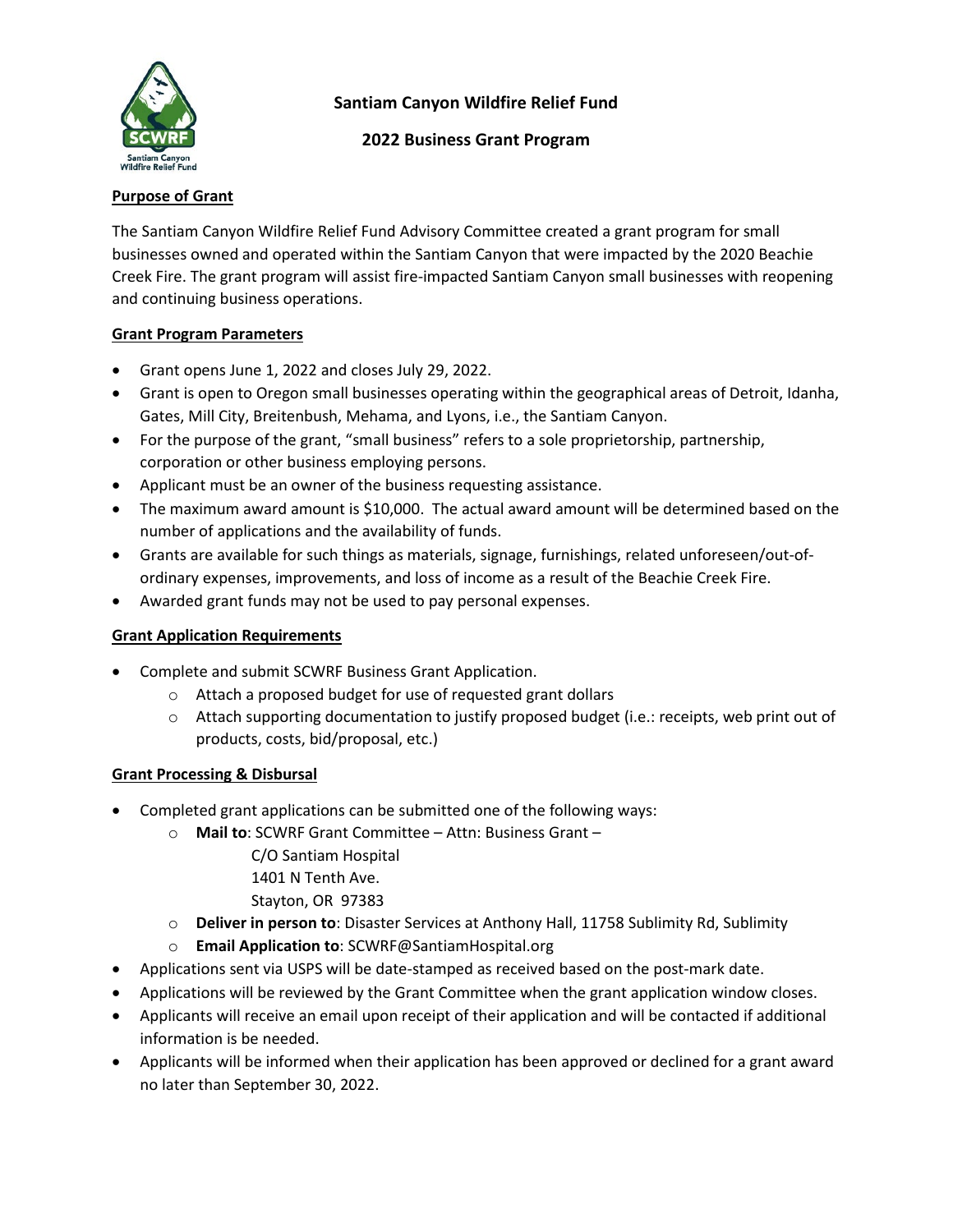

# **2022 Business Grant Program**

|  |  | <b>Grant Application</b> |
|--|--|--------------------------|
|--|--|--------------------------|

|                                                                                                                | Requested Amount of Funding (\$500 - \$10,000): Management Control of Theorem 2011                  |  |  |
|----------------------------------------------------------------------------------------------------------------|-----------------------------------------------------------------------------------------------------|--|--|
|                                                                                                                |                                                                                                     |  |  |
|                                                                                                                | Sole Proprietor LLC<br><b>INC</b>                                                                   |  |  |
| Business Address: National Assembly and the Contract of the Contract of the Contract of the Contract of the Co |                                                                                                     |  |  |
|                                                                                                                | Mailing Address (If different than physical address) ___________________________                    |  |  |
|                                                                                                                |                                                                                                     |  |  |
|                                                                                                                | Number of employees: ____________ State of Oregon Business Registration Number: ___________________ |  |  |
|                                                                                                                | CCB# (If applicable) or other license number required for business operation: _____________________ |  |  |

Provide a brief history or simple timeline of your business. (300 words or less)

Detail how the 2020 Beachie Creek Fire negatively impacted your business. This narrative should include valuations of *Loss of Revenue*, *Loss of Equipment*, and/or *Loss of Inventory*. (500 words or less)

Briefly describe how the requested funding will help your business. (A few sentences)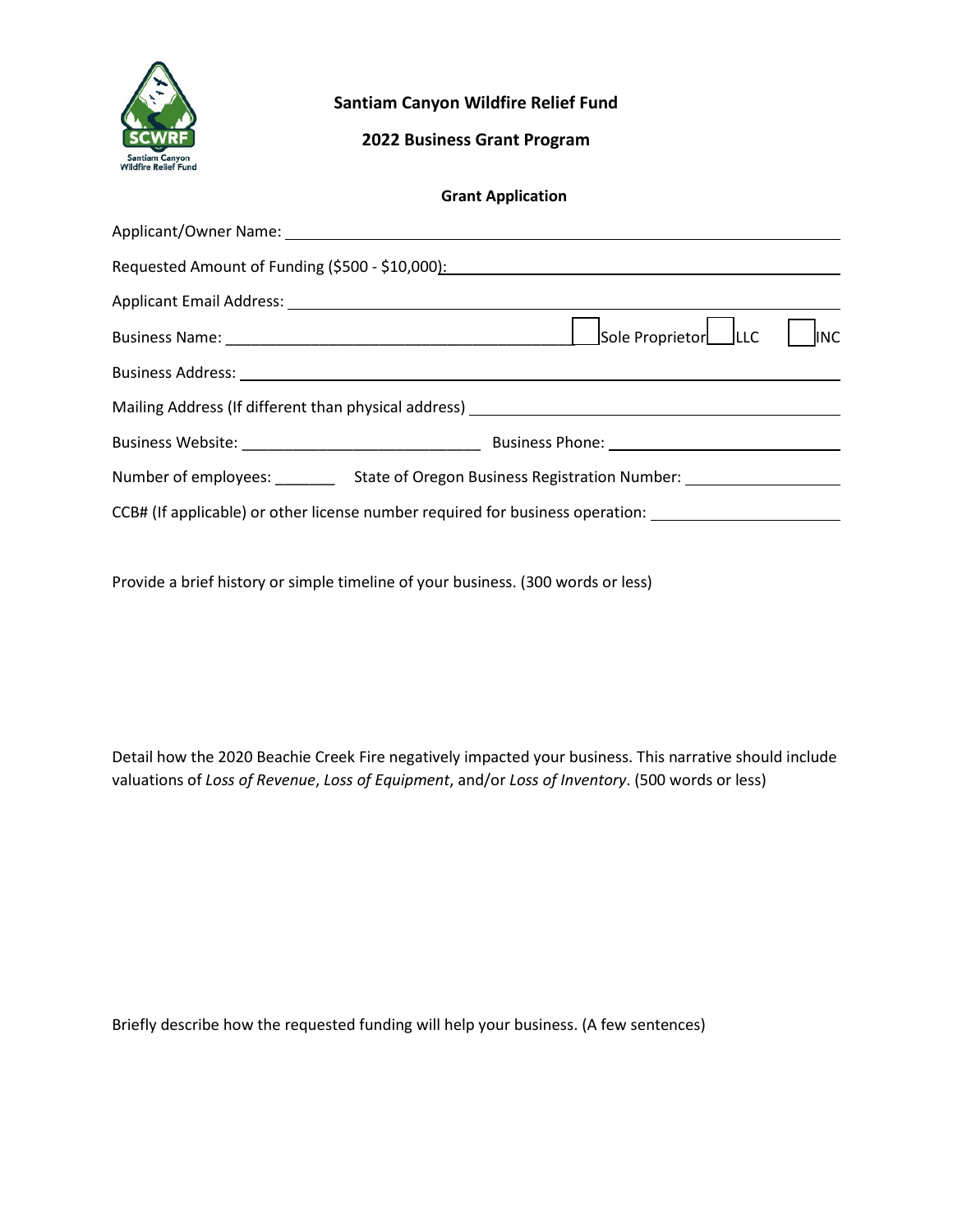

# **2022 Business Grant Program**

*Required attachments to be included with this application:*

Proposed budget for use of requested grant dollars.

 Supporting documentation to justify proposed budget (i.e.: receipts, web print out of products, costs, bid/proposal, etc.)

\_\_\_\_\_\_\_\_\_\_\_\_\_\_\_\_\_\_\_\_\_\_\_\_\_\_\_\_\_\_\_\_\_\_\_\_\_\_\_\_\_\_ \_\_\_\_\_\_\_\_\_\_\_\_\_\_\_\_\_\_\_\_\_\_\_\_\_\_\_\_\_\_\_\_\_\_

Signature of Applicant **Date of Application**